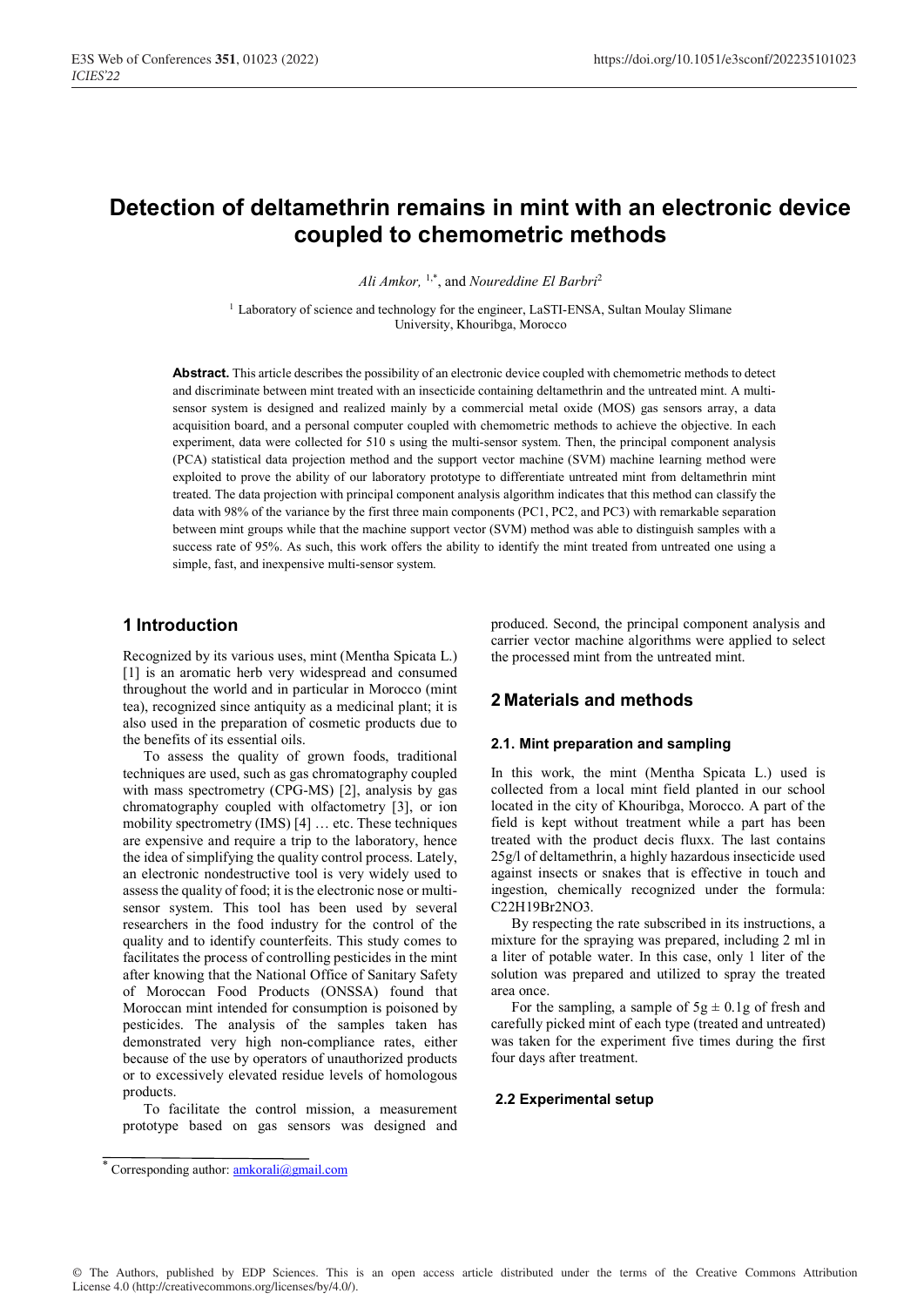

Laptop

Data acquisition card

Fig. 1 Schematically representation of the portable system utilized.

A multi-sensor system is a device inspired by the human nose used to detect and recognize odors [5], it generally consists of the hardware part of a sensors network that plays the role of a receiver and a software part that uses the pattern recognition algorithms.

 Our tool is composed of a ventilator, a sampling chamber, a chamber that contains the sensors network, a conversion and protection circuit, a data acquisition card (ADLINK USB 1901 DAQ), and a laptop. Figure 1 represents the tool designed; it was used in a previous study [6] also carried out on mint but with another insecticide which is malathion.

For metal oxide sensors, the key element is the sensitive material that reacts to a change in the surrounding environment. Changing the environment around it modifies the characteristic of the sensitive element reflected by a signal. Consequently, each sensor generates a signal of its own. Table 1 list the sensors that make up the sensor array.

| Sensor         | Target gas                                             |
|----------------|--------------------------------------------------------|
| <b>TGS-822</b> | Vapors of organic solvents such<br>as ethanol          |
| TGS-2620       | Volatile organic vapors                                |
| MO-136         | Hydrogen sulfide, ammonia,<br>Air, and carbon monoxide |

**Table 1.** Sensors make up the network.

The part sensitive to the variation of odors is the sensors array; it is mainly made of three metal-oxidesemiconductor (MOS) gas sensors: two manufactured by a Japanese company, namely Figaro Engineering, and one by a Chinese company MQ. Preliminary tests were carried out with a matrix of 12 sensors to arrive at the choice of these three, which reacted well in the presence of mint.

 A handicap was observed during data acquisition, and by consulting the documentation relating to the acquisition card, it was found that the latter is conserved by a high impedance in its analog inputs so as not to damage it, which pushed us to design a conversion and protection circuit, it is composed of an amplifier in buffer mode for impedance matching namely TL082CP, and for protection, a simple electronic diagram used in we find a resistor, a capacitor, and a Zener diode.

 Also, a stabilized power supply was designed, equipped with six outputs for powering the different components of the system: three outputs of 5V for the matrix of the sensors,  $a + 15V$  output, and one other of -15V for the conversion and the protection card and a 12V output for the ventilator.

### **2.3 Data processing**

After the mint samples (deltamethrin treated or untreated) were subjected to the process of our study, that is, it was ventilated, and the sensors interacted with the headspace of the samples, the different responses from the sensors were recorded, and these raw data were observed as part of pretreatment in order to extract the characteristics that will benefit us in accessing to the desired goal, which is to distinguish between the two categories of mint. But before that, the accumulated raw data needs to be prepared. To achieve this, the data were normalized, and as this can go through several methods, it was chosen in this study to normalize them by column,

<sup>\*</sup> Corresponding author: amkorali@gmail.com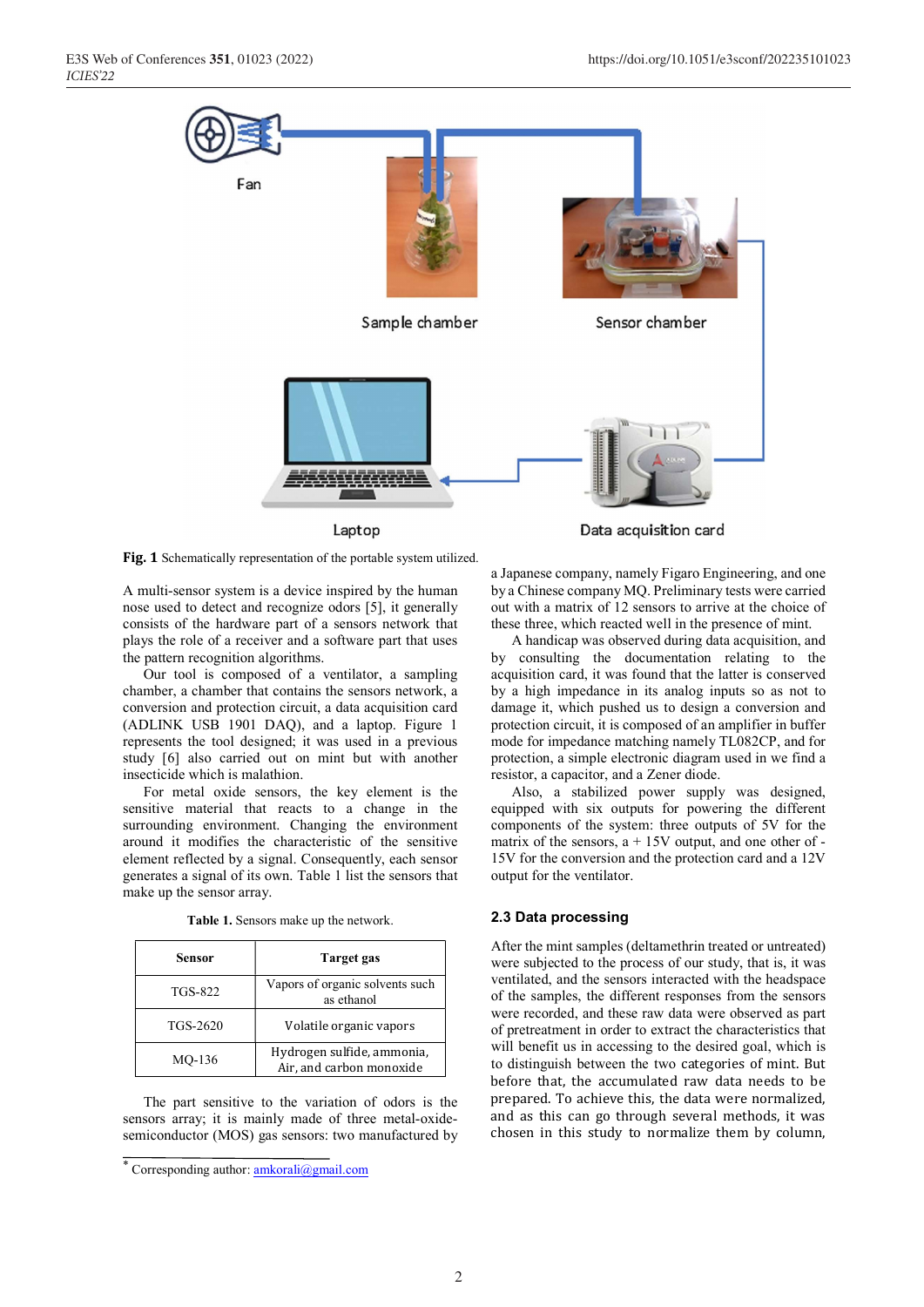meaning that by dividing each column by its maximum value according to the following equation:

$$
Xij = Xij / (Max(Xi))
$$
\n(1)

Xij is the ith sample of the jth sensor, Xi contains all the p responses for the sensors of the ith sample.

The principal components analysis (PCA) method was exploited to form an idea of the data sets resulting from the sensor matrix. Invented by Karl Pearson in 1901 and integrated into mathematical statistics by Harold Hoteling in 1933[7], principal component analysis (PCA) is one of the furthermost often utilized methods in signal processing to diminish the dimensions of large-dimension matrices to two or three dimensions only.

The lack of a decision rule in the principal components analysis allowing us to recognize the unidentified samples prompted us to use the support vector machine (SVM) method. The latter was created by Vladimir Vapnik in the 1990s [8]; the support vector machines (SVM) method, is a method of supervised classification that consists in carrying out a separation between the data groups with a hyperplane that maximizes the margin which dissociates them.

# **3 Results and discussion**

#### **3.1. Sensor's responses and features extraction**

The first step after acquiring the data by the acquisition card and LabVIEW software is to consult the signals from the sensors' responses and to extract the main characteristics that allow distinguishing between the signals and through them between samples.

 Initially, a remarkable change in the sensor's responses intensities in the presence of mint was recorded, which proves the capacity of our device to detect mint. Then, by bringing together the different signals in the existence of the deltamethrin treated mint and the untreated one, it's noticed a remarkable change in the sensors responses intensities according to the sample's nature, thus demonstrating the capacity of the sensors array to sense the variation in the composition of the mint odor. The response intensities for the treated mint are very high compared to the intensities of the untreated ones, which allowed us to take the following main characteristics:

• The maximum signal value.

 The average signal stabilization value in the time interval from 450s to 500s.

The signal area of each sensor between the 40s and 240s.

 Knowing that it took 5 samples per day during the first 4 days after the application of the insecticide, the resulting data set is therefore made up of nine columns (3 responses from the three sensors \* 3 main features) and forty rows (5 samples \* 2 mint types (treated or not) \* 4 days).

 The new data set composed of the characteristics extracted from the sensors' response signals will subsequently be utilized in machine learning algorithms.

 Figure 2 represents an example of responses to the treated mint and to untreated one collected from the TGS822 sensor for a day.



**Fig. 2.** Example of responses collected from TGS822 sensor for a day.

### **2.2 Principal component analysis (PCA) results**

Principal Component Analysis (PCA) is a method commonly used with multi-sensor systems and electronic noses, in this study its objective is to move from a ninedimensional data space to a data space reduced with just three dimensions (PC1, PC2, and PC3), which will allow us to view the data properly and to judge the ability of our tool to differentiate between mint treated with deltamethrin and untreated mint. The results of the PCA algorithm are shown in figure 3.

 This method achieved a very good contribution rate of about 97.5% with the first (PC1) contributing with 64.57%, the second (PC2) with 19.59%, and the third (PC3) with 13, 30%, best than our first study where it has been used just two principal components, and the cumulative contribution was 85% [8]. The graph plot explains that the groups of untreated mint and those of treated were comparatively separate and somewhat overlapped, consequently, it's therefore simple to rank them with a good success rate.

### **2.3 Support vector machines (SVM) results**

In the support vector machines (SVM) method, the training data groups choice is made beforehand since it is a supervised method. The classification was created using the linear SVM classifier with five-fold cross-validation, 80% for training and 20% for the test.

 In the objective of looking for the maximum margin hyperplane, linear SVM was utilized. The support vector machines algorithm was carried out to the dataset obtained from different mint types. Figure 4 represents a visualization of the result using the maximum value of the MQ-136 sensor and the mean value of the TGS822 sensor.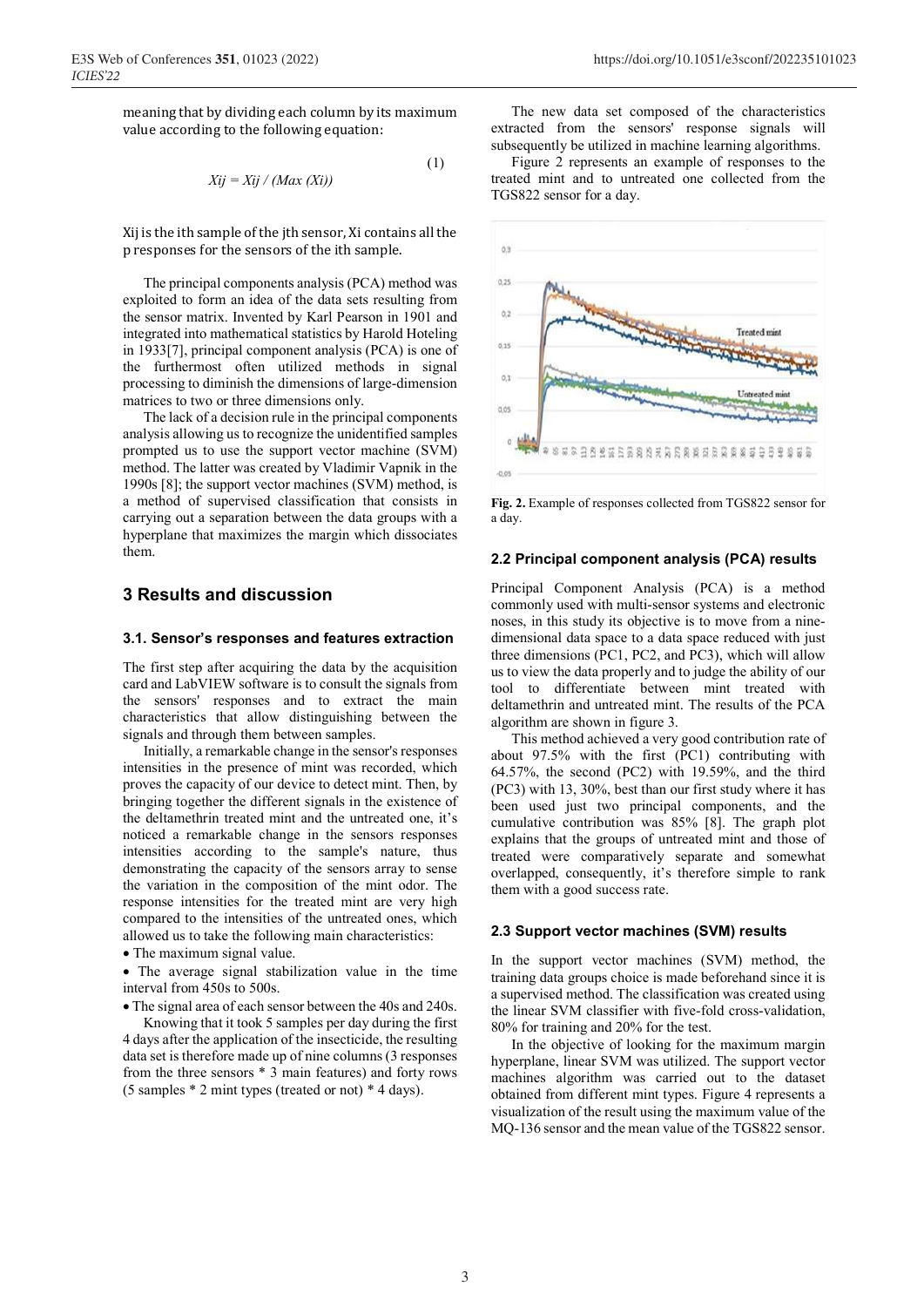

Untreated mint versus mint treated with decis fluxx

**Fig. 3.** PCA results for the treated mint and the untreated one.

By examining the figure, we notice that the samples have been correctly assigned to their data classes, with the exception of one sample relating to untreated mint and two samples relating to that treated which were misclassified. A very encouraging result was achieved

with a success rate of 95% for the discrimination between untreated mint and the treated one.

 Those promising results prove that our simple and inexpensive tool is useful to distinguish mint treated with deltamethrin from the untreated one.



**Linear SVM result** 

**Fig. 4.** PCA results for the treated mint and the untreated one.